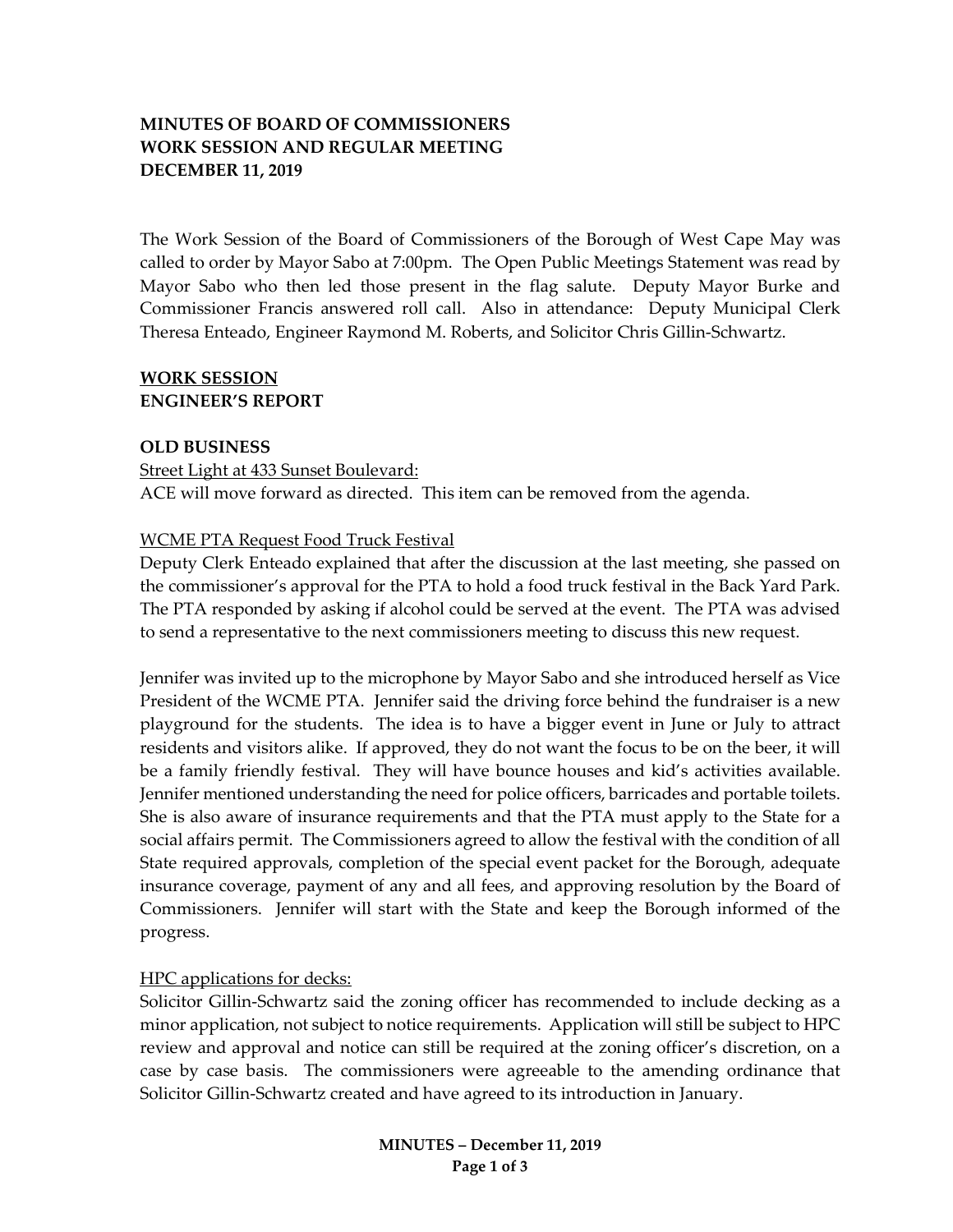#### **NEW BUSINESS**

None

## **PUBLIC PORTION**

Mr. Alexander Bland of the CMC NAACP introduced himself to the commissioners, he is making his way around to the municipalities in Cape May County. He wants to make the County aware of the Whitesboro Branch and the work they do, that they help everyone regardless of skin color. He invited everyone to the meeting and potluck dinner tomorrow at the Martin Luther King Center in Whitesboro at 6:00 PM. He also shared membership applications saying members are needed and thanked the commissioners for their time.

The Work Session concluded at 7:29pm.

# **REGULAR MEETING**

## **CONSENT AGENDA**

On motion of Deputy Mayor Burke, seconded by Commissioner Francis, the following Consent Agenda was unanimously approved on roll call vote.

#### Minutes:

November 27, 2019 - Work Session and Regular Meeting

#### Ordinances for Introduction and Publication:

None

#### Resolutions:

| 166-19 | Authorizing Renewal of Shared Services Agreement for the Services of a      |
|--------|-----------------------------------------------------------------------------|
|        | Municipal Court Administrator with the City of Cape May                     |
| 167-19 | Approving Social Affairs Permit – Mid Atlantic Center for Arts & Humanities |
| 168-19 | Bill Payment                                                                |

#### **NON-CONSENT AGENDA**

Ordinances for Second Reading and Public Hearing:

574 – 19 Amending Section Four of the Borough Code Regarding Special Events Licensing

*Mayor Sabo opened the public hearing. When no one wished to speak, the public hearing was closed and Commissioner Francis made a motion, seconded by Deputy Mayor Burke, to adopt Ordinance 574- 19. The motion was carried unanimously on roll call vote.*